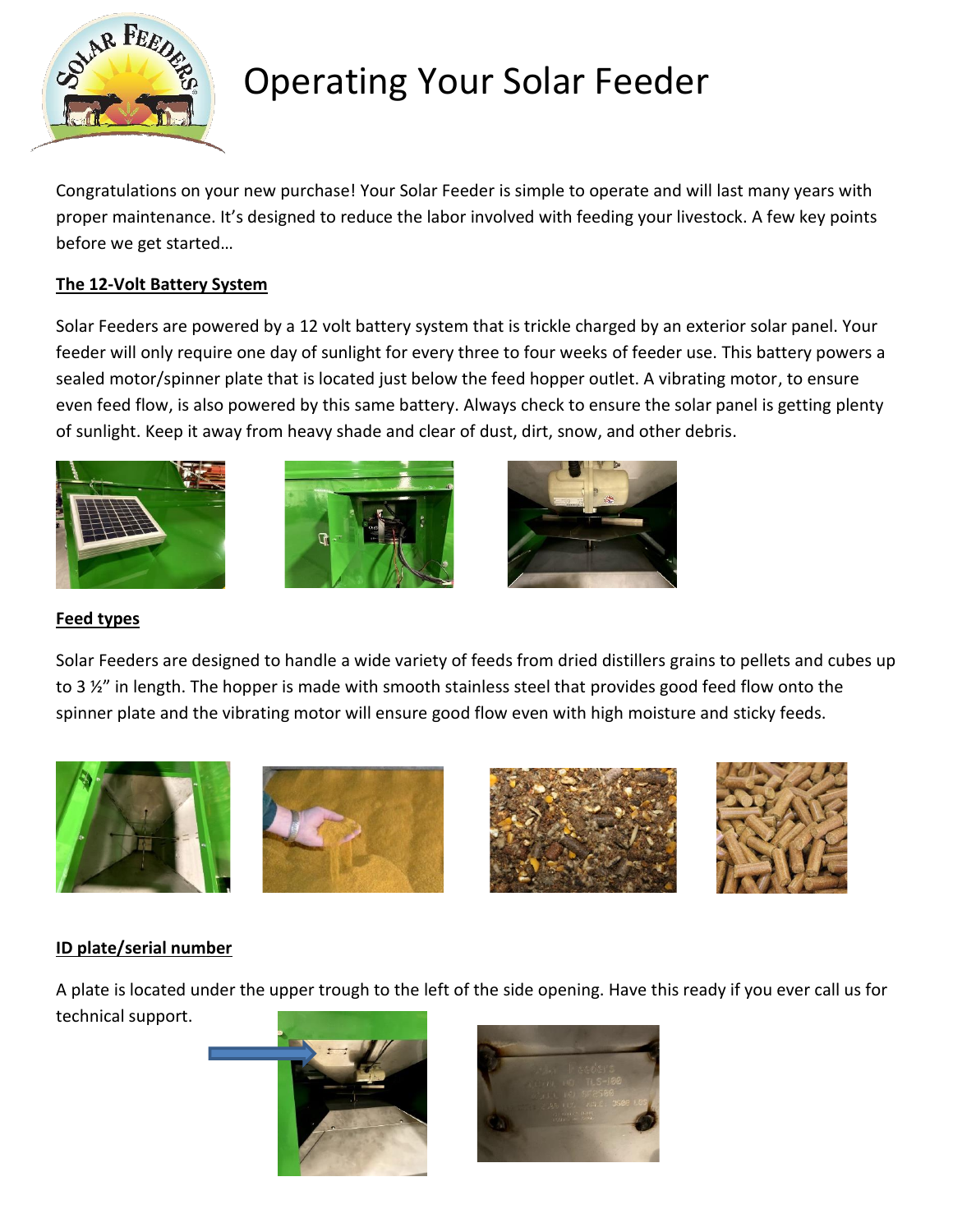### **Operating instructions**

## **BEFORE you fill the hopper with feed**

#### **Step 1 – Adjust the spinner plate for your type of feed**

Your Solar Feeder utilizes a spinner plate to distribute the feed to the troughs at feeding time. This plate is designed to be adjusted up or down depending on the texture of your feed.

Open the side panel of your feeder and you will see the spinner plate sitting at the top of the lower trough. Locate the set screw (3/16" allen) that secures it to the motor shaft. To adjust the spinner, loosen this screw until the spinner turns freely. **DO NOT FORCE THE SPINNER TO TURN OR YOU CAN DAMAGE THE MOTOR!**

We recommend that you adjust the gap between the spinner surface and the bottom of the hopper to be about the same distance as the longest feed you will use. For instance, if you use DDGS or ground corn adjust the spinner all the way up to about a 1/2 inch below the hopper. If you are using large pellets (up to 3  $\frac{1}{2}$ ) adjust the spinner down until you can stand a pellet up on the spinner and it just clears the hopper.



#### **Step 2 – Calibrate the timer for the desired amount of feed per feeding**

Your Solar Feeder is equipped with a simple to operate timer. This timer is programmable for up to 6 feedings per day and operating instructions can be found on the back of the timer and in this manual. The timer is powered by 2 – AA batteries that should be replace at least once per year. A 15 amp 125 v  $(1/4'' \times 1 \frac{1}{4''})$  fuse is also found in the battery compartment.





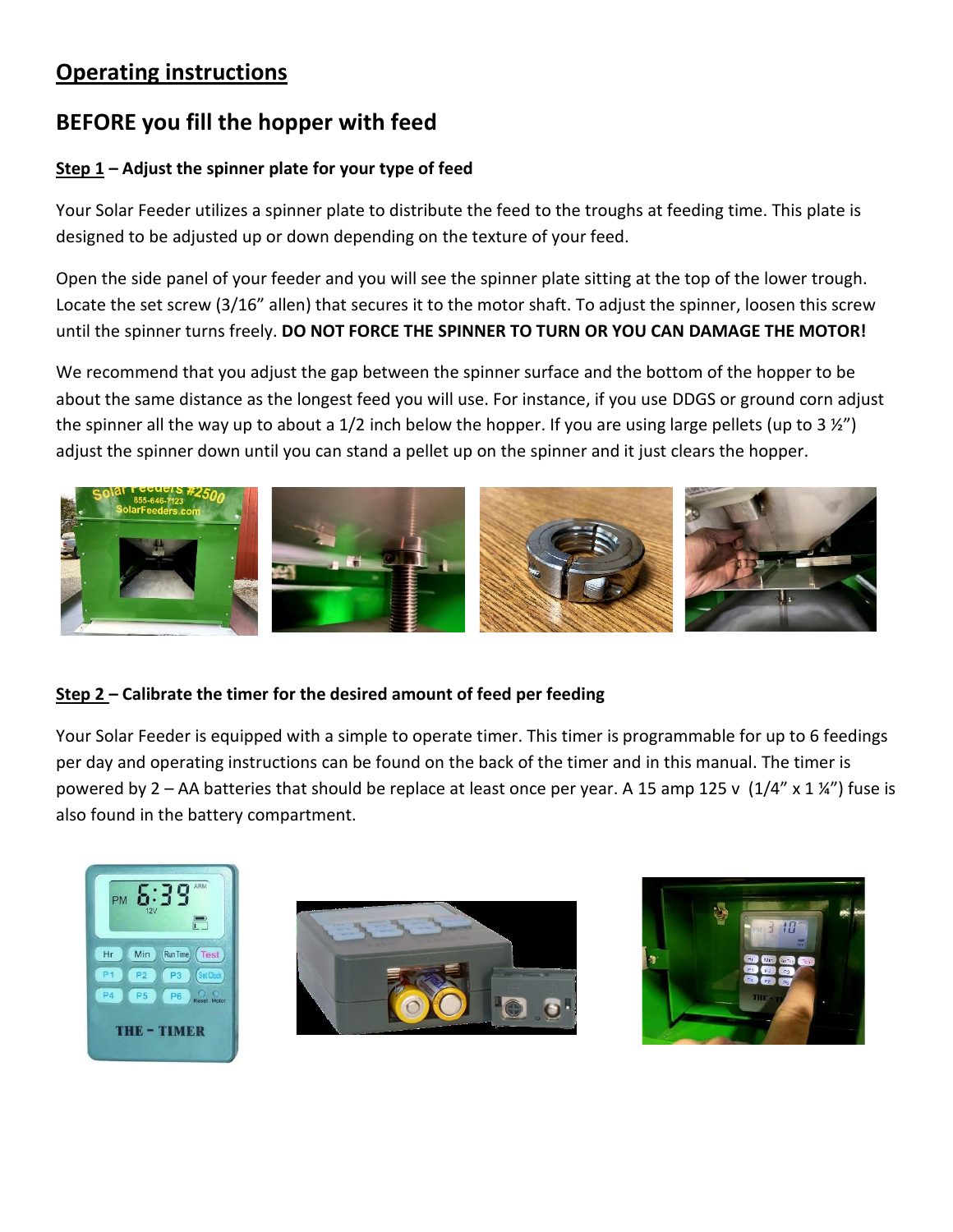When the spinner plate is set properly it will distribute roughly 10-15 lbs. of feed per second.

To get a more accurate calibration you can either use a **timed** or **weighed** method:

- 1. Close the feed shut off gate
- 2. Pour either 100 lbs. (2 bags) of feed in the hopper for timed or bulk fill the hopper for weighed
- 3. Open the feed shut off gate
- 4. Make sure the toggle switch is set to "ON"
- 5. **For the timed method** (100 lbs.) press the "Test" button and use a stopwatch to determine how many seconds it takes to empty the hopper. The "Test" button turns the spinner for 5 seconds so you might have to press it more than once to empty all 100 lbs. Then simply divide 100 lbs. by the number of seconds it took to empty the hopper to find # lbs./second.

**For the weighed method** press the "Test" button for 2 cycles (10 seconds of spinner time) and then collect and weight how much feed was distributed. Divide total lbs. by 10 seconds to find # lbs./second.

Example: 20 head of cows Goal is 4 lbs./head/day split into 2 feedings Calibration (timed or weighed) equaled 10 lbs./second 20 head x 4 lbs. = 80 lbs. total/day  $\div$  10 lbs./second = 8 seconds 8 seconds ÷ 2 feedings = Set timer for 4 seconds Run Time per feeding



#### **Step 3 – Fill your feeder**

- 1. Close the feed shut off gate
- 2. Make sure the toggle switch is "Off" Fill your feeder





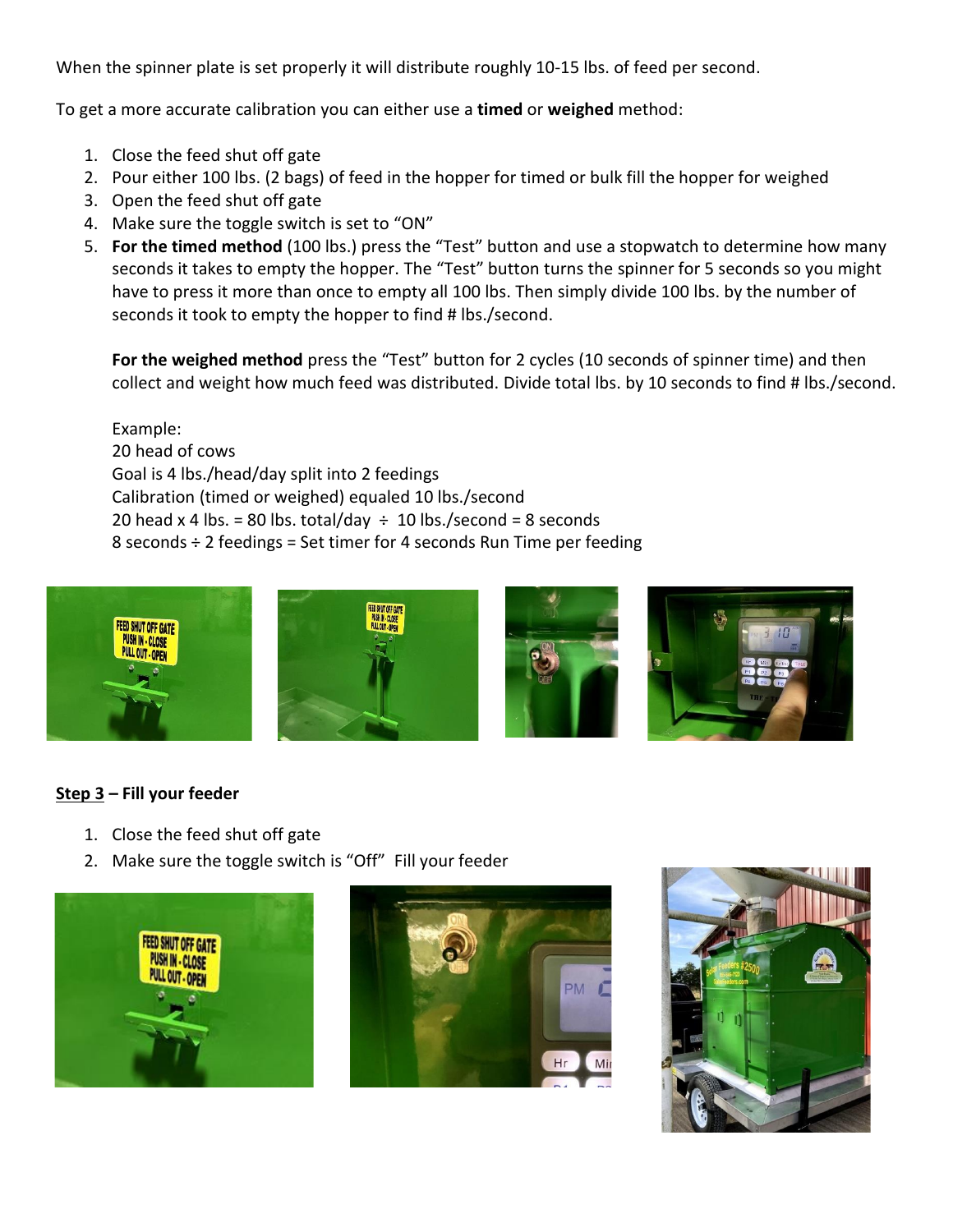#### **Step 4 – Tow to feeding area and position on a level surface, securing the four stabilizing legs (one in each corner)**

Customers recommend using two magnetic levelers to make sure you are level front to back and side to side (you can store them in the timer box). This will ensure even feed distribution to all four troughs.



#### **Step 5 - Unhook and stow the removable tongue in the storage box located under the feeder**



**Step 6 - Open the feed shut off gate by pulling the handle all the way out and down to secure**



#### **Step 7 – Program the timer**

Set the time clock, feeding times, and run time based on your calibration test (see timer instructions below)

- 1. Push "Reset" to clear all settings
- 2. Set the clock (Hr & Min)
- 3. Set feeing times (P1 P6) for up to 6 times per day
- 4. Set run time (Run Time) per feeding based on your calibration test
- 5. Set the toggle switch to "On"
- 6. Press "Test" to make sure you have good feed flow and everything is working properly

#### **ALL SET - TIME TO PUT YOUR SOLAR FEEDER TO WORK!**